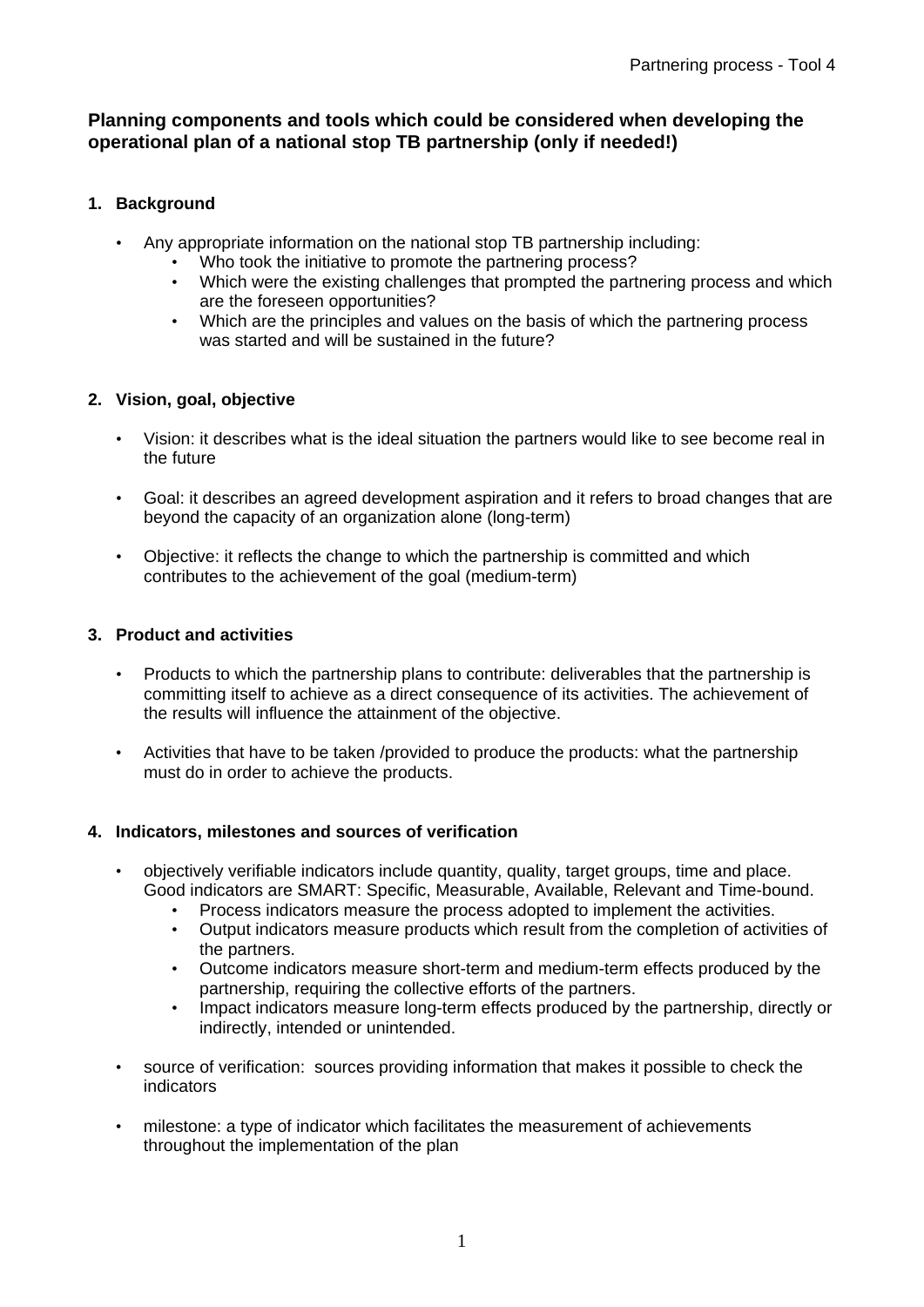## **5. Responsible partner, timing and geographic area**

- Roles/responsibilities of partners to each product and activity according to the availability expressed
- Region where the partners will implement the activities
- Chronogram for implementation of the activities

#### **6. Planned costs, available resources and unmet needs**

- Planned costs that partners think will be needed to implement the work of the partnership
- Available resources that partners/donors can provide to the partnership (cash or in-kind)
- Unmet needs and ways to fill these gaps:
	- in-kind or cash contributions from other potential partners;
	- resource mobilization strategy at country level (e.g. targeting corporate/business sector or network of supporters);
	- inclusion of partnering process and partnership operation in proposals submitted to Global Health Initiatives.

# **7. Attachments: logical framework, activity schedule, resource schedule**

If partners find it useful, they can summarize the information described in the chapters above in a:

- Logical framework summarizing goal, objective/s, products and activities together with indicators, sources of verification and assumptions
- Activity schedule summarizing responsible partner, timing and geographic area
- Resource schedule summarizing planned costs, available resources and unmet needs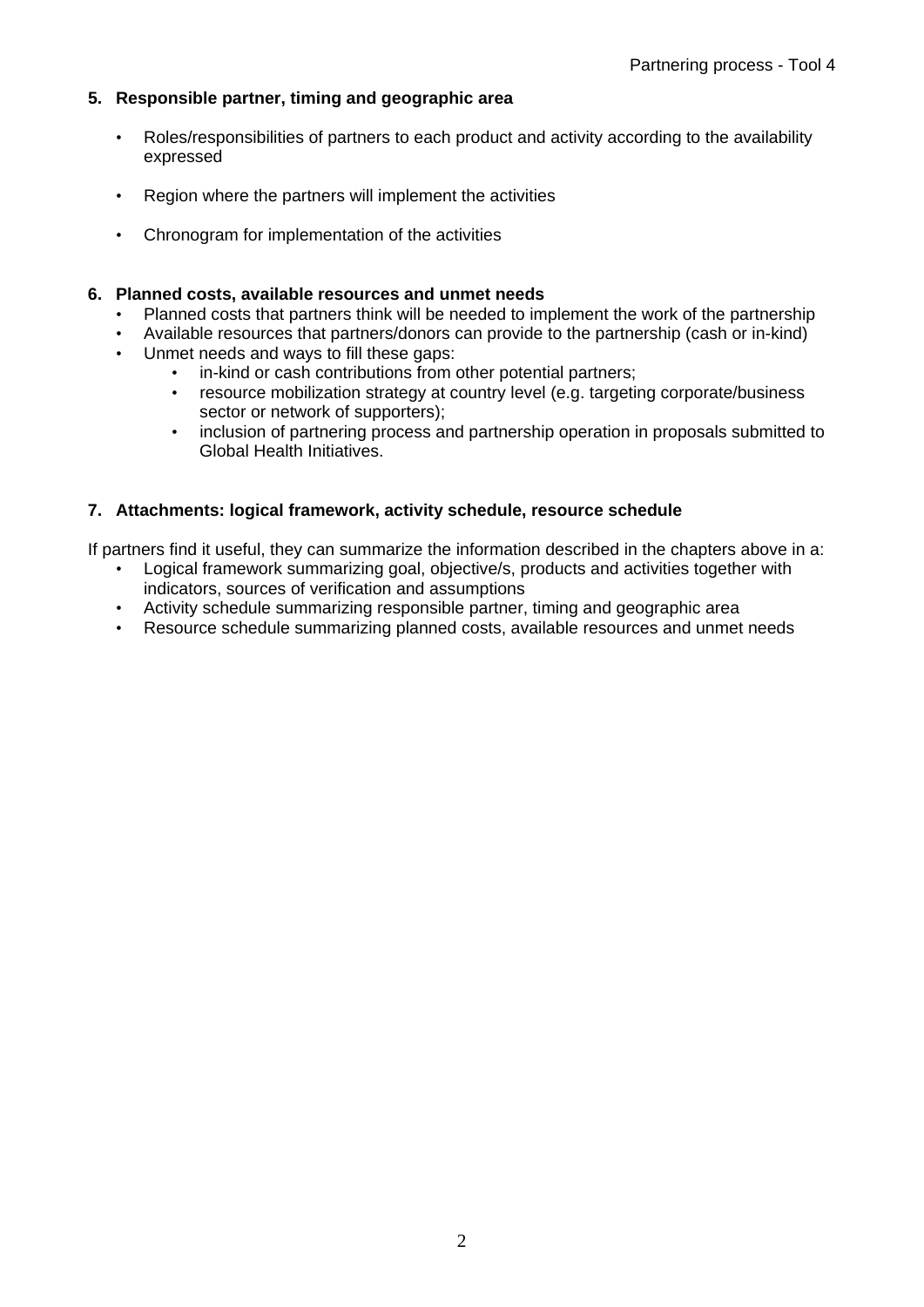|  |  | <b>Logical framework</b> |
|--|--|--------------------------|
|--|--|--------------------------|

| <b>Intervention logic</b><br>The basic strategy<br>underlying the partnership.                                                              | <b>Objectively verifiable indicators</b><br>Operational description of the goal,<br>objective and products.                                                                      | Source of verification<br>Where and in what form information<br>on the indicators can be found. | <b>Assumptions (opportunities and</b><br>threats from SWOT)<br>External factors that affect the<br>implementation of the partnership but lies<br>outside its control. |
|---------------------------------------------------------------------------------------------------------------------------------------------|----------------------------------------------------------------------------------------------------------------------------------------------------------------------------------|-------------------------------------------------------------------------------------------------|-----------------------------------------------------------------------------------------------------------------------------------------------------------------------|
| Goal<br>A superior strategic goal the<br>partnership contributes to.<br>e.g.                                                                | Impact indicators<br>Indicators that measure long-term<br>effects produced by the partnership,<br>directly or indirectly, intended or<br>unintended.<br>e.g.                     | e.g.                                                                                            |                                                                                                                                                                       |
| <b>Objective</b><br>The change to which the<br>partnership is committed<br>and which contributes to the<br>achievement of the goal:<br>e.g. | Outcome indicators<br>Indicators that measure short-term<br>and medium-term effects produced by<br>the partnership, requiring the<br>collective efforts of the partners.<br>e.g. | e.g.                                                                                            | e.g.                                                                                                                                                                  |
| <b>Products</b><br>Deliverables of the<br>partnership.<br>e.g.                                                                              | Output indicators<br>Indicators that measure products<br>which result from the completion of<br>activities of the partners.<br>e.g.                                              | e.g.                                                                                            | e.g.                                                                                                                                                                  |
| <b>Activities</b><br>Work tasks to be performed<br>by the partnership.<br>e.g.                                                              | Process indicators<br>Indicators that measure the process<br>adopted to implement the activities.                                                                                | e.g.                                                                                            | e.g.                                                                                                                                                                  |

3

Vertical logic: what the project intends to do? | Morizontal logic: measurement of the effects and the resources used